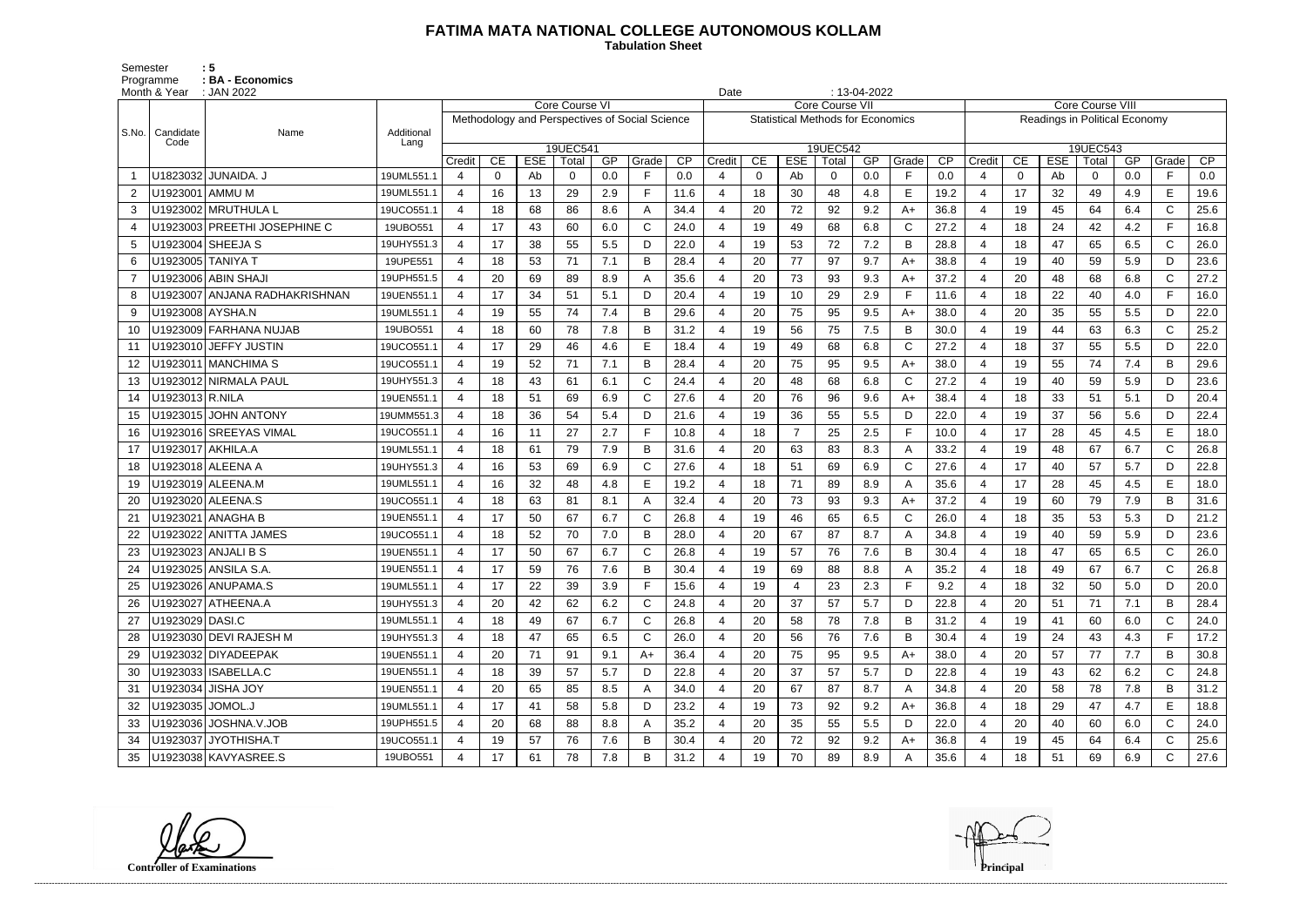|       |                   |                               |                    | <b>Core Course VI</b><br>Methodology and Perspectives of Social Science |    |                  |                   |     |              | Core Course VII |                       |    |              |                                          |      |              | Core Course VIII |                          |    |                |                                      |     |              |      |
|-------|-------------------|-------------------------------|--------------------|-------------------------------------------------------------------------|----|------------------|-------------------|-----|--------------|-----------------|-----------------------|----|--------------|------------------------------------------|------|--------------|------------------|--------------------------|----|----------------|--------------------------------------|-----|--------------|------|
|       |                   |                               |                    |                                                                         |    |                  |                   |     |              |                 |                       |    |              | <b>Statistical Methods for Economics</b> |      |              |                  |                          |    |                | <b>Readings in Political Economy</b> |     |              |      |
| S.No. | Candidate<br>Code | Name                          | Additional<br>Lang |                                                                         |    |                  |                   |     |              |                 |                       |    |              |                                          |      |              |                  |                          |    |                |                                      |     |              |      |
|       |                   |                               |                    | Credit                                                                  | CE | <b>ESE</b>       | 19UEC541<br>Total | GP  | Grade        | $\overline{CP}$ | Credit                | CE | <b>ESE</b>   | 19UEC542<br>Total                        | GP   | Grade        | $\overline{CP}$  | Credit                   | CE | <b>ESE</b>     | 19UEC543<br>Total                    | GP  | Grade        | CP   |
| 36    | U1923039          | <b>LEKSHMI KRISHNA R</b>      | 19UML551.1         | 4                                                                       | 20 | 62               | 82                | 8.2 | A            | 32.8            |                       | 20 | 78           | 98                                       | 9.8  | $A+$         | 39.2             | 4                        | 20 | 60             | 80                                   | 8.0 | A            | 32.0 |
| 37    |                   | U1923040   MIDHUNA KRISHNAN.R | 19UCO551.1         | $\overline{4}$                                                          | 18 | 38               | 56                | 5.6 | D            | 22.4            | 4                     | 20 | 75           | 95                                       | 9.5  | A+           | 38.0             | $\overline{4}$           | 19 | 58             | 77                                   | 7.7 | B            | 30.8 |
| 38    |                   | U1923041 NAVYA NORBERT        | 19UCO551.1         | $\overline{4}$                                                          | 17 | 54               | 71                | 7.1 | B            | 28.4            | $\boldsymbol{\Delta}$ | 19 | 40           | 59                                       | 5.9  | D            | 23.6             | $\overline{4}$           | 18 | 46             | 64                                   | 6.4 | $\mathsf{C}$ | 25.6 |
| 39    |                   | U1923042 NEERAJA L            | 19UHY551.3         | 4                                                                       | 17 | 62               | 79                | 7.9 | B            | 31.6            | $\boldsymbol{\Delta}$ | 19 | 46           | 65                                       | 6.5  | $\mathsf{C}$ | 26.0             | $\overline{4}$           | 18 | 50             | 68                                   | 6.8 | $\mathsf{C}$ | 27.2 |
| 40    |                   | U1923043   NIKHILA.B          | 19UHY551.3         | 4                                                                       | 17 | 40               | 57                | 5.7 | D            | 22.8            |                       | 20 | 66           | 86                                       | 8.6  | A            | 34.4             | $\overline{4}$           | 19 | 43             | 62                                   | 6.2 | C            | 24.8 |
| 41    | U1923044 PRIYA.G  |                               | 19UCO551.1         | $\boldsymbol{\Delta}$                                                   | 20 | 61               | 81                | 8.1 | А            | 32.4            |                       | 20 | 40           | 60                                       | 6.0  | $\mathsf{C}$ | 24.0             | $\boldsymbol{\varDelta}$ | 20 | 43             | 63                                   | 6.3 | $\mathsf{C}$ | 25.2 |
| 42    |                   | J1923045 RENJINI.G            | 19UML551.1         | 4                                                                       | 18 | 62               | 80                | 8.0 | A            | 32.0            | $\overline{4}$        | 20 | 73           | 93                                       | 9.3  | $A+$         | 37.2             | $\overline{4}$           | 18 | 50             | 68                                   | 6.8 | C            | 27.2 |
| 43    |                   | U1923046 RINCY EARNEST        | 19UHY551.3         | 4                                                                       | 17 | 51               | 68                | 6.8 | $\mathsf{C}$ | 27.2            |                       | 19 | 66           | 85                                       | 8.5  | A            | 34.0             | $\overline{4}$           | 18 | 46             | 64                                   | 6.4 | C            | 25.6 |
| 44    |                   | U1923047 RINCY FRANCIS        | 19UCO551.1         | 4                                                                       | 16 | 34               | 50                | 5.0 | D            | 20.0            | $\boldsymbol{\Delta}$ | 19 | 31           | 50                                       | 5.0  | D            | 20.0             | $\overline{4}$           | 17 | 32             | 49                                   | 4.9 | E            | 19.6 |
| 45    |                   | U1923048 RIYA JOSEPH          | 19UML551.1         | 4                                                                       | 19 | 57               | 76                | 7.6 | B            | 30.4            | 4                     | 20 | 73           | 93                                       | 9.3  | $A+$         | 37.2             | $\overline{4}$           | 19 | 51             | 70                                   | 7.0 | B            | 28.0 |
| 46    |                   | U1923050 SANDRA SABU          | 19UML551.1         | $\overline{4}$                                                          | 17 | 47               | 64                | 6.4 | $\mathsf{C}$ | 25.6            |                       | 19 | 53           | 72                                       | 7.2  | B            | 28.8             | $\overline{4}$           | 18 | 40             | 58                                   | 5.8 | D            | 23.2 |
| 47    |                   | U1923051   SARANYA.M          | 19UCO551.1         | 4                                                                       | 18 | 57               | 75                | 7.5 | <sub>B</sub> | 30.0            | $\boldsymbol{\Delta}$ | 20 | 70           | 90                                       | 9.0  | $A+$         | 36.0             | $\overline{4}$           | 18 | 51             | 69                                   | 6.9 | $\mathsf{C}$ | 27.6 |
| 48    | J1923052          | <b>SARANYA M NAIR</b>         | 19UEN551.1         | 4                                                                       | 18 | 36               | 54                | 5.4 | D            | 21.6            | 4                     | 20 | 62           | 82                                       | 8.2  | A            | 32.8             | $\overline{4}$           | 18 | 37             | 55                                   | 5.5 | D            | 22.0 |
| 49    |                   | U1923053 SHALU SUNIL          | 19UML551.1         | $\overline{4}$                                                          | 19 | 58               | 77                | 7.7 | B            | 30.8            |                       | 20 | 67           | 87                                       | 8.7  | A            | 34.8             | $\overline{4}$           | 19 | 48             | 67                                   | 6.7 | C            | 26.8 |
| 50    |                   | U1923054 SHEBINA S            | 19UHY551.3         | $\overline{4}$                                                          | 18 | 47               | 65                | 6.5 | C            | 26.0            | 4                     | 20 | 42           | 62                                       | 6.2  | $\mathsf{C}$ | 24.8             | $\overline{4}$           | 18 | 44             | 62                                   | 6.2 | $\mathsf{C}$ | 24.8 |
| 51    | U1923055   SONA.L |                               | 19UML551.1         | 4                                                                       | 20 | 37               | 57                | 5.7 | D            | 22.8            |                       | 20 | 50           | 70                                       | 7.0  | B            | 28.0             | $\overline{4}$           | 20 | 28             | 48                                   | 4.8 | E            | 19.2 |
| 52    |                   | U1923057   AJEESH.S           | 19UMM551.3         | $\overline{4}$                                                          | 16 | -1               | 17                | 1.7 | Е            | 6.8             |                       | 18 | $\mathbf{0}$ | 18                                       | 1.8  | $\mathsf{F}$ | 7.2              | $\overline{4}$           | 17 | 3              | 20                                   | 2.0 | Е            | 8.0  |
| 53    |                   | U1923058   AKHIL BABU         | 19UMM551.3         | $\overline{4}$                                                          | 16 | 28               | 44                | 4.4 | E            | 17.6            | $\boldsymbol{\Delta}$ | 18 | -1           | 19                                       | 1.9  | E            | 7.6              | $\overline{4}$           | 17 | 38             | 55                                   | 5.5 | D.           | 22.0 |
| 54    |                   | U1923059 ANANDU.O.S           | 19UCH551.1         | 4                                                                       | 16 | 0                | 16                | 1.6 | F            | 6.4             | 4                     | 18 | 0            | 18                                       | 1.8  | $\mathsf{F}$ | 7.2              | $\overline{4}$           | 17 | $\overline{2}$ | 19                                   | 1.9 | F.           | 7.6  |
| 55    |                   | U1923061 ARIF MUHAMMED I      | 19UEN551.1         | 4                                                                       | 16 | 36               | 52                | 5.2 | D            | 20.8            | $\boldsymbol{\Delta}$ | 18 | 51           | 69                                       | 6.9  | $\mathsf{C}$ | 27.6             | $\overline{4}$           | 17 | 36             | 53                                   | 5.3 | D            | 21.2 |
| 56    |                   | J1923062 BRINCE.B             | 19UPH551.5         | $\overline{4}$                                                          | 16 | 36               | 52                | 5.2 | D            | 20.8            | 4                     | 18 | 11           | 29                                       | 2.9  | $\mathsf{F}$ | 11.6             | $\overline{4}$           | 17 | 32             | 49                                   | 4.9 | E            | 19.6 |
| 57    |                   | U1923063 DISHAAN DAMIEN       | 19UCO551.1         | 4                                                                       | 16 | 29               | 45                | 4.5 | E            | 18.0            | 4                     | 18 | 32           | 50                                       | 5.0  | D            | 20.0             | $\overline{4}$           | 17 | 28             | 45                                   | 4.5 | E            | 18.0 |
| 58    |                   | U1923065   NOUFAL.Y           | 19UML551.1         | 4                                                                       | 16 | 40               | 56                | 5.6 | D            | 22.4            | $\boldsymbol{\Delta}$ | 18 | 69           | 87                                       | 8.7  | A            | 34.8             | $\overline{4}$           | 17 | 36             | 53                                   | 5.3 | D.           | 21.2 |
| 59    |                   | J1923066 RENJITH.R            | 19UML551.1         | $\overline{4}$                                                          | 16 | 33               | 49                | 4.9 | E            | 19.6            | $\boldsymbol{\Delta}$ | 18 | 11           | 29                                       | 2.9  | $\mathsf{F}$ | 11.6             | $\overline{4}$           | 17 | 33             | 50                                   | 5.0 | D            | 20.0 |
| 60    |                   | U1923067 ROOPESH KRISHNA H S  | 19UPH551.5         | 4                                                                       | 19 | 72               | 91                | 9.1 | A+           | 36.4            | Δ                     | 20 | 80           | 100                                      | 10.0 | $A+$         | 40.0             | $\overline{4}$           | 19 | 52             | 71                                   | 7.1 | B            | 28.4 |
| 61    |                   | U1923068 SANJU DICKSON        | 19UEN551.1         | $\overline{a}$                                                          | 16 | 38               | 54                | 5.4 | D            | 21.6            | 4                     | 18 | 30           | 48                                       | 4.8  | E            | 19.2             | $\overline{4}$           | 17 | 45             | 62                                   | 6.2 | C            | 24.8 |
| 62    | U1923069          | <b>SHERIN RAJ.R</b>           | 19UPH551.5         | 4                                                                       | 17 | 43               | 60                | 6.0 | C            | 24.0            |                       | 20 | 43           | 63                                       | 6.3  | $\mathsf{C}$ | 25.2             | $\overline{4}$           | 18 | 49             | 67                                   | 6.7 | C            | 26.8 |
| 63    |                   | U1923070 UMA MAHESWARAN S     | 19UBO551           | 4                                                                       | 16 | $\boldsymbol{4}$ | 20                | 2.0 |              | 8.0             |                       | 18 | 36           | 54                                       | 5.4  | D            | 21.6             | $\overline{4}$           | 17 | $\Omega$       | 17                                   | 1.7 | Е            | 6.8  |

**Controller of Examinations Principal**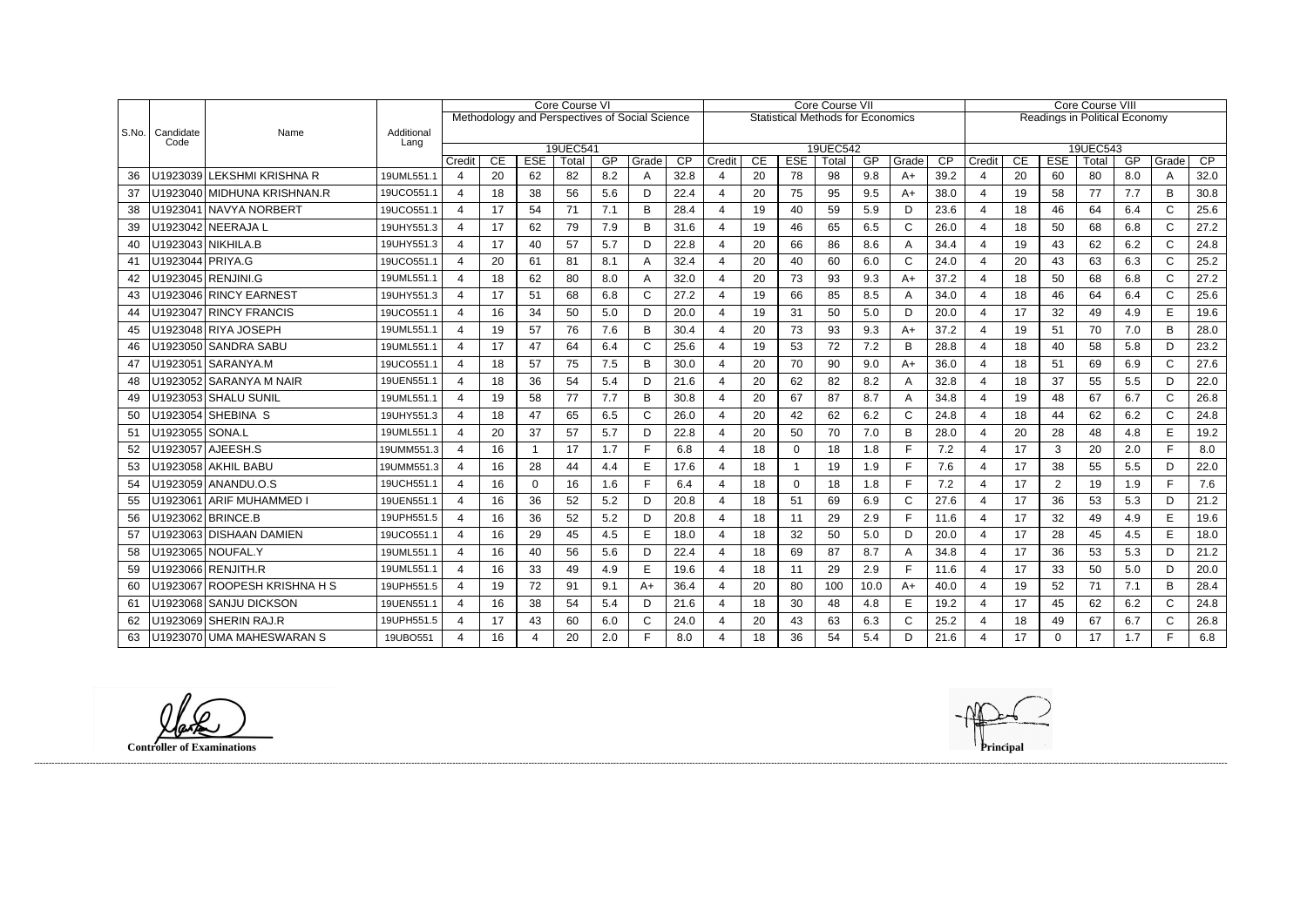|                |                   |                               |                    | <b>Core Course IX</b> |                      |                  |                                        |           |              |           | Core Course X                  |                   |                  |            |     |              |      |  |
|----------------|-------------------|-------------------------------|--------------------|-----------------------|----------------------|------------------|----------------------------------------|-----------|--------------|-----------|--------------------------------|-------------------|------------------|------------|-----|--------------|------|--|
|                |                   |                               |                    |                       |                      |                  | <b>Economic Growth and Development</b> |           |              |           | <b>International Economics</b> |                   |                  |            |     |              |      |  |
| S.No.          | Candidate<br>Code | Name                          | Additional<br>Lang |                       |                      |                  |                                        |           |              |           |                                |                   |                  |            |     |              |      |  |
|                |                   |                               |                    | Credit                | 19UEC544<br>19UEC545 |                  |                                        |           |              |           |                                |                   |                  |            | GP  | Grade        | CP   |  |
| -1             |                   | U1823032 JUNAIDA. J           | 19UML551.1         | 3                     | CE<br>0              | <b>ESE</b><br>Ab | Total<br>0                             | GP<br>0.0 | Grade<br>F   | CP<br>0.0 | Credit<br>3                    | CE<br>$\mathbf 0$ | <b>ESE</b><br>Ab | Total<br>0 | 0.0 | F            | 0.0  |  |
| 2              | U1923001 AMMU M   |                               | 19UML551.1         | 3                     | 15                   | 28               | 43                                     | 4.3       | E            | 12.9      | 3                              | 16                | 32               | 48         | 4.8 | E            | 14.4 |  |
| 3              |                   | U1923002 MRUTHULA L           | 19UCO551.1         | 3                     | 17                   | 63               | 80                                     | 8.0       | A            | 24.0      | 3                              | 18                | 73               | 91         | 9.1 | $A+$         | 27.3 |  |
| 4              |                   | U1923003 PREETHI JOSEPHINE C  | 19UBO551           | 3                     | 17                   | 10               | 27                                     | 2.7       | F            | 8.1       | 3                              | 17                | 38               | 55         | 5.5 | D            | 16.5 |  |
| 5              |                   | U1923004 SHEEJA S             | 19UHY551.3         | 3                     | 16                   | 30               | 46                                     | 4.6       | $\mathsf E$  | 13.8      | 3                              | 17                | 56               | 73         | 7.3 | B            | 21.9 |  |
| 6              | U1923005 TANIYA T |                               | 19UPE551           | 3                     | 17                   | 33               | 50                                     | 5.0       | D            | 15.0      | 3                              | 18                | 50               | 68         | 6.8 | C            | 20.4 |  |
| $\overline{7}$ |                   | U1923006 ABIN SHAJI           | 19UPH551.5         | 3                     | 19                   | 35               | 54                                     | 5.4       | D            | 16.2      | 3                              | 20                | 59               | 79         | 7.9 | B            | 23.7 |  |
| 8              |                   | U1923007 ANJANA RADHAKRISHNAN | 19UEN551.1         | 3                     | 17                   | 32               | 49                                     | 4.9       | E            | 14.7      | 3                              | 17                | 34               | 51         | 5.1 | D            | 15.3 |  |
| 9              | U1923008 AYSHA.N  |                               | 19UML551.1         | 3                     | 17                   | 60               | 77                                     | 7.7       | B            | 23.1      | 3                              | 19                | 60               | 79         | 7.9 | B            | 23.7 |  |
| 10             |                   | U1923009 FARHANA NUJAB        | 19UBO551           | 3                     | 17                   | 44               | 61                                     | 6.1       | $\mathsf C$  | 18.3      | 3                              | 18                | 57               | 75         | 7.5 | B            | 22.5 |  |
| 11             |                   | U1923010 JEFFY JUSTIN         | 19UCO551.1         | 3                     | 16                   | 28               | 44                                     | 4.4       | E            | 13.2      | 3                              | 17                | 28               | 45         | 4.5 | E            | 13.5 |  |
| 12             |                   | U1923011 MANCHIMA S           | 19UCO551.1         | 3                     | 18                   | 62               | 80                                     | 8.0       | A            | 24.0      | 3                              | 19                | 51               | 70         | 7.0 | B            | 21.0 |  |
| 13             |                   | U1923012 NIRMALA PAUL         | 19UHY551.3         | 3                     | 15                   | 28               | 43                                     | 4.3       | E            | 12.9      | 3                              | 18                | 41               | 59         | 5.9 | D            | 17.7 |  |
| 14             | U1923013 R.NILA   |                               | 19UEN551.1         | 3                     | 17                   | 32               | 49                                     | 4.9       | $\mathsf E$  | 14.7      | 3                              | 18                | 55               | 73         | 7.3 | B            | 21.9 |  |
| 15             |                   | U1923015 JOHN ANTONY          | 19UMM551.3         | 3                     | 15                   | 31               | 46                                     | 4.6       | E            | 13.8      | 3                              | 18                | 46               | 64         | 6.4 | C            | 19.2 |  |
| 16             |                   | U1923016 SREEYAS VIMAL        | 19UCO551.1         | 3                     | 15                   | $\overline{4}$   | 19                                     | 1.9       | F            | 5.7       | 3                              | 16                | 37               | 53         | 5.3 | D            | 15.9 |  |
| 17             | U1923017 AKHILA.A |                               | 19UML551.1         | 3                     | 17                   | 44               | 61                                     | 6.1       | $\mathsf{C}$ | 18.3      | 3                              | 18                | 63               | 81         | 8.1 | A            | 24.3 |  |
| 18             |                   | U1923018 ALEENA A             | 19UHY551.3         | 3                     | 15                   | 30               | 45                                     | 4.5       | E            | 13.5      | 3                              | 16                | 32               | 48         | 4.8 | E            | 14.4 |  |
| 19             |                   | U1923019 ALEENA.M             | 19UML551.1         | 3                     | 15                   | 9                | 24                                     | 2.4       | F            | 7.2       | 3                              | 16                | 28               | 44         | 4.4 | E            | 13.2 |  |
| 20             |                   | U1923020 ALEENA.S             | 19UCO551.1         | 3                     | 20                   | 66               | 86                                     | 8.6       | A            | 25.8      | 3                              | 18                | 65               | 83         | 8.3 | A            | 24.9 |  |
| 21             |                   | U1923021 ANAGHA B             | 19UEN551.1         | 3                     | 16                   | $\overline{7}$   | 23                                     | 2.3       | F            | 6.9       | 3                              | 17                | 41               | 58         | 5.8 | D            | 17.4 |  |
| 22             |                   | U1923022 ANITTA JAMES         | 19UCO551.1         | 3                     | 17                   | 46               | 63                                     | 6.3       | $\mathsf{C}$ | 18.9      | 3                              | 18                | 43               | 61         | 6.1 | $\mathsf{C}$ | 18.3 |  |
| 23             |                   | U1923023 ANJALI B S           | 19UEN551.1         | 3                     | 17                   | 42               | 59                                     | 5.9       | D            | 17.7      | 3                              | 17                | 52               | 69         | 6.9 | C            | 20.7 |  |
| 24             |                   | U1923025 ANSILA S.A.          | 19UEN551.1         | 3                     | 17                   | 52               | 69                                     | 6.9       | $\mathsf{C}$ | 20.7      | 3                              | 17                | 57               | 74         | 7.4 | B            | 22.2 |  |
| 25             |                   | U1923026 ANUPAMA.S            | 19UML551.1         | 3                     | 16                   | 9                | 25                                     | 2.5       | F            | 7.5       | 3                              | 17                | 24               | 41         | 4.1 | F            | 12.3 |  |
| 26             |                   | U1923027 ATHEENA.A            | 19UHY551.3         | 3                     | 17                   | 46               | 63                                     | 6.3       | $\mathsf{C}$ | 18.9      | 3                              | 20                | 50               | 70         | 7.0 | В            | 21.0 |  |
| 27             | U1923029 DASI.C   |                               | 19UML551.1         | 3                     | 18                   | 55               | 73                                     | 7.3       | B            | 21.9      | 3                              | 18                | 46               | 64         | 6.4 | C            | 19.2 |  |
| 28             |                   | U1923030 DEVI RAJESH M        | 19UHY551.3         | 3                     | 16                   | 29               | 45                                     | 4.5       | E            | 13.5      | 3                              | 18                | 28               | 46         | 4.6 | E            | 13.8 |  |
| 29             |                   | U1923032 DIYADEEPAK           | 19UEN551.1         | 3                     | 19                   | 65               | 84                                     | 8.4       | A            | 25.2      | 3                              | 20                | 64               | 84         | 8.4 | A            | 25.2 |  |
| 30             |                   | U1923033   ISABELLA.C         | 19UEN551.1         | 3                     | 17                   | 47               | 64                                     | 6.4       | $\mathsf{C}$ | 19.2      | 3                              | 18                | 42               | 60         | 6.0 | C            | 18.0 |  |
| 31             |                   | U1923034 JISHA JOY            | 19UEN551.1         | 3                     | 17                   | 36               | 53                                     | 5.3       | D            | 15.9      | 3                              | 20                | 60               | 80         | 8.0 | A            | 24.0 |  |
| 32             | U1923035 JOMOL.J  |                               | 19UML551.1         | 3                     | 16                   | 33               | 49                                     | 4.9       | E            | 14.7      | 3                              | 17                | 44               | 61         | 6.1 | C            | 18.3 |  |
| 33             |                   | U1923036 JOSHNA.V.JOB         | 19UPH551.5         | 3                     | 16                   | 36               | 52                                     | 5.2       | D            | 15.6      | 3                              | 20                | 53               | 73         | 7.3 | B            | 21.9 |  |
| 34             |                   | U1923037 JYOTHISHA.T          | 19UCO551.1         | 3                     | 20                   | 59               | 79                                     | 7.9       | B            | 23.7      | 3                              | 19                | 47               | 66         | 6.6 | C            | 19.8 |  |
| 35             |                   | U1923038 KAVYASREE.S          | 19UBO551           | 3                     | 16                   | 43               | 59                                     | 5.9       | D            | 17.7      | 3                              | 17                | 45               | 62         | 6.2 | С            | 18.6 |  |

**Controller of Examinations**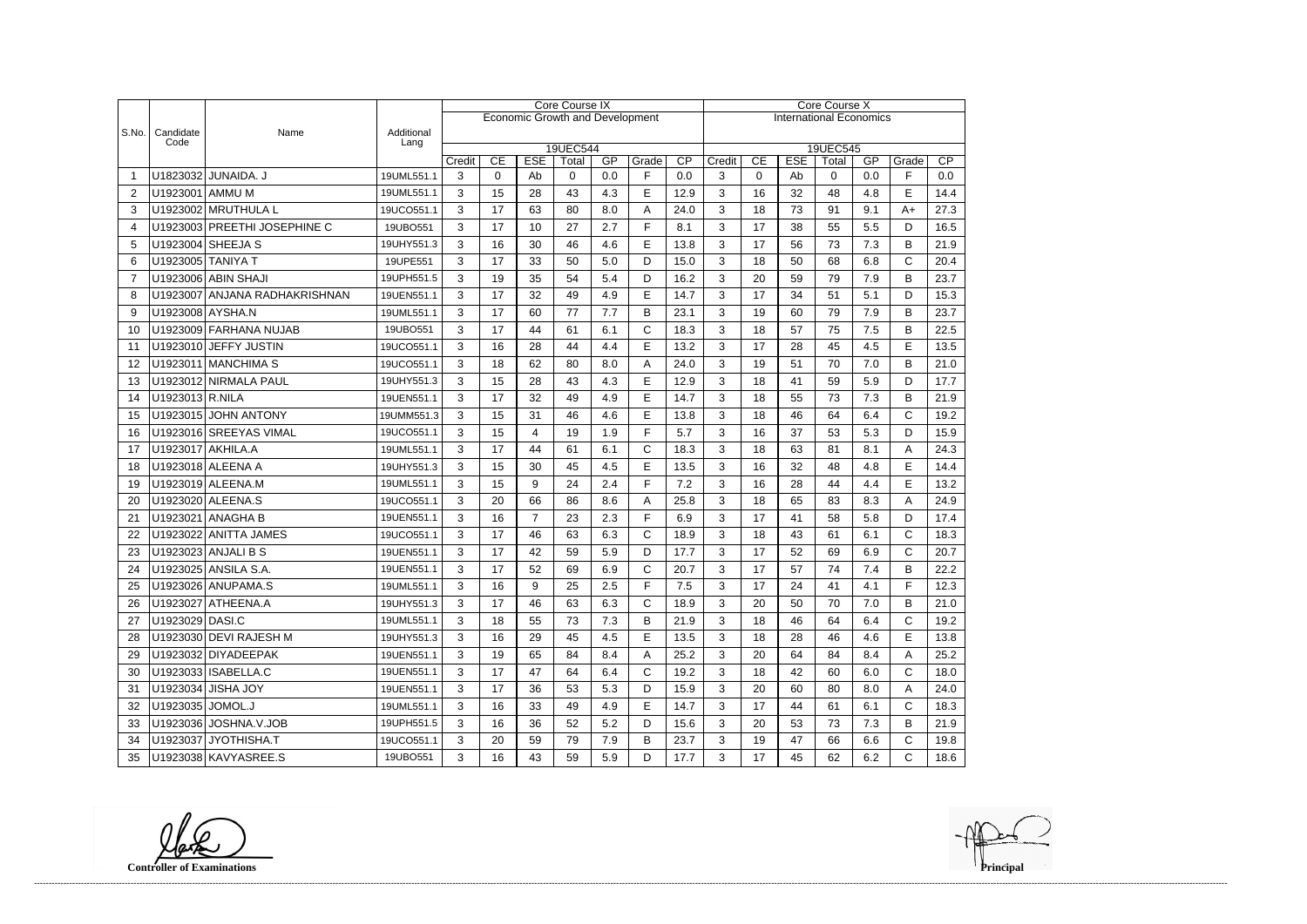|       |                   |                              |                    | Core Course IX |    |                                        |                   |     |              |      |                                | Core Course X   |                |                   |     |              |      |  |  |
|-------|-------------------|------------------------------|--------------------|----------------|----|----------------------------------------|-------------------|-----|--------------|------|--------------------------------|-----------------|----------------|-------------------|-----|--------------|------|--|--|
|       |                   |                              |                    |                |    | <b>Economic Growth and Development</b> |                   |     |              |      | <b>International Economics</b> |                 |                |                   |     |              |      |  |  |
| S.No. | Candidate<br>Code | Name                         | Additional<br>Lang |                |    |                                        |                   |     |              |      |                                |                 |                |                   |     |              |      |  |  |
|       |                   |                              |                    | Credit         | CE | <b>ESE</b>                             | 19UEC544<br>Total | GP  | Grade        | CP   | Credit                         | $\overline{CE}$ | <b>ESE</b>     | 19UEC545<br>Total | GP  | Grade        | CP   |  |  |
| 36    |                   | U1923039 LEKSHMI KRISHNA R   | 19UML551.1         | 3              | 19 | 60                                     | 79                | 7.9 | B            | 23.7 | 3                              | 20              | 65             | 85                | 8.5 | A            | 25.5 |  |  |
| 37    |                   | U1923040 MIDHUNA KRISHNAN.R  | 19UCO551.1         | 3              | 17 | 50                                     | 67                | 6.7 | $\mathsf{C}$ | 20.1 | 3                              | 18              | 66             | 84                | 8.4 | A            | 25.2 |  |  |
| 38    |                   | U1923041 NAVYA NORBERT       | 19UCO551.1         | 3              | 18 | 55                                     | 73                | 7.3 | B            | 21.9 | 3                              | 17              | 44             | 61                | 6.1 | $\mathsf{C}$ | 18.3 |  |  |
| 39    |                   | U1923042 NEERAJA L           | 19UHY551.3         | 3              | 16 | 32                                     | 48                | 4.8 | E            | 14.4 | 3                              | 17              | 56             | 73                | 7.3 | B            | 21.9 |  |  |
| 40    |                   | U1923043 NIKHILA.B           | 19UHY551.3         | 3              | 16 | 19                                     | 35                | 3.5 | F            | 10.5 | 3                              | 17              | 34             | 51                | 5.1 | D            | 15.3 |  |  |
| 41    | U1923044 PRIYA.G  |                              | 19UCO551.1         | 3              | 16 | 50                                     | 66                | 6.6 | $\mathsf{C}$ | 19.8 | 3                              | 20              | 57             | 77                | 7.7 | B            | 23.1 |  |  |
| 42    |                   | U1923045 RENJINI.G           | 19UML551.1         | 3              | 18 | 44                                     | 62                | 6.2 | $\mathsf{C}$ | 18.6 | 3                              | 18              | 60             | 78                | 7.8 | B            | 23.4 |  |  |
| 43    |                   | U1923046 RINCY EARNEST       | 19UHY551.3         | 3              | 17 | 36                                     | 53                | 5.3 | D            | 15.9 | 3                              | 17              | 53             | 70                | 7.0 | B            | 21.0 |  |  |
| 44    |                   | U1923047 RINCY FRANCIS       | 19UCO551.1         | 3              | 16 | 29                                     | 45                | 4.5 | E            | 13.5 | 3                              | 16              | 32             | 48                | 4.8 | E            | 14.4 |  |  |
| 45    |                   | U1923048 RIYA JOSEPH         | 19UML551.1         | 3              | 18 | 47                                     | 65                | 6.5 | $\mathsf C$  | 19.5 | 3                              | 19              | 55             | 74                | 7.4 | B            | 22.2 |  |  |
| 46    |                   | U1923050 SANDRA SABU         | 19UML551.1         | 3              | 16 | 28                                     | 44                | 4.4 | E            | 13.2 | 3                              | 17              | 47             | 64                | 6.4 | $\mathsf{C}$ | 19.2 |  |  |
| 47    |                   | U1923051 SARANYA.M           | 19UCO551.1         | 3              | 16 | 53                                     | 69                | 6.9 | C            | 20.7 | 3                              | 18              | 61             | 79                | 7.9 | B            | 23.7 |  |  |
| 48    |                   | U1923052 SARANYA M NAIR      | 19UEN551.1         | 3              | 16 | 37                                     | 53                | 5.3 | D            | 15.9 | 3                              | 18              | 42             | 60                | 6.0 | $\mathsf{C}$ | 18.0 |  |  |
| 49    |                   | U1923053 SHALU SUNIL         | 19UML551.1         | 3              | 18 | 50                                     | 68                | 6.8 | $\mathsf{C}$ | 20.4 | 3                              | 19              | 57             | 76                | 7.6 | B            | 22.8 |  |  |
| 50    |                   | U1923054 SHEBINA S           | 19UHY551.3         | 3              | 17 | 43                                     | 60                | 6.0 | $\mathsf{C}$ | 18.0 | 3                              | 18              | 63             | 81                | 8.1 | A            | 24.3 |  |  |
| 51    | U1923055 SONA.L   |                              | 19UML551.1         | 3              | 18 | 30                                     | 48                | 4.8 | E            | 14.4 | 3                              | 20              | 38             | 58                | 5.8 | D            | 17.4 |  |  |
| 52    |                   | U1923057 AJEESH.S            | 19UMM551.3         | 3              | 12 | $\mathbf 0$                            | 12                | 1.2 | F            | 3.6  | 3                              | 16              | 5              | 21                | 2.1 | F            | 6.3  |  |  |
| 53    |                   | U1923058 AKHIL BABU          | 19UMM551.3         | 3              | 12 | $\mathbf 1$                            | 13                | 1.3 | F            | 3.9  | 3                              | 16              | $\overline{2}$ | 18                | 1.8 | F            | 5.4  |  |  |
| 54    |                   | U1923059 ANANDU.O.S          | 19UCH551.1         | 3              | 12 | $\overline{2}$                         | 14                | 1.4 | F            | 4.2  | 3                              | 16              | $\mathbf{1}$   | 17                | 1.7 | F            | 5.1  |  |  |
| 55    |                   | U1923061 ARIF MUHAMMED I     | 19UEN551.1         | 3              | 17 | 32                                     | 49                | 4.9 | E            | 14.7 | 3                              | 16              | 42             | 58                | 5.8 | D            | 17.4 |  |  |
| 56    |                   | U1923062 BRINCE.B            | 19UPH551.5         | 3              | 16 | 14                                     | 30                | 3.0 | F            | 9.0  | 3                              | 16              | 32             | 48                | 4.8 | E            | 14.4 |  |  |
| 57    |                   | U1923063 DISHAAN DAMIEN      | 19UCO551.1         | 3              | 16 | 29                                     | 45                | 4.5 | E            | 13.5 | 3                              | 16              | 37             | 53                | 5.3 | D            | 15.9 |  |  |
| 58    |                   | U1923065 NOUFAL.Y            | 19UML551.1         | 3              | 17 | 33                                     | 50                | 5.0 | D            | 15.0 | 3                              | 16              | 45             | 61                | 6.1 | $\mathsf{C}$ | 18.3 |  |  |
| 59    |                   | U1923066 RENJITH.R           | 19UML551.1         | 3              | 16 | 30                                     | 46                | 4.6 | E            | 13.8 | 3                              | 16              | 28             | 44                | 4.4 | E            | 13.2 |  |  |
| 60    |                   | U1923067 ROOPESH KRISHNA H S | 19UPH551.5         | 3              | 19 | 59                                     | 78                | 7.8 | B            | 23.4 | 3                              | 19              | 66             | 85                | 8.5 | Α            | 25.5 |  |  |
| 61    |                   | U1923068 SANJU DICKSON       | 19UEN551.1         | 3              | 16 | 38                                     | 54                | 5.4 | D            | 16.2 | 3                              | 16              | 49             | 65                | 6.5 | $\mathsf{C}$ | 19.5 |  |  |
| 62    | U1923069          | <b>SHERIN RAJ.R</b>          | 19UPH551.5         | 3              | 17 | 48                                     | 65                | 6.5 | $\mathsf{C}$ | 19.5 | 3                              | 17              | 50             | 67                | 6.7 | $\mathsf{C}$ | 20.1 |  |  |
| 63    |                   | U1923070 UMA MAHESWARAN S    | 19UBO551           | 3              | 16 | $\Omega$                               | 16                | 1.6 | F            | 4.8  | 3                              | 16              | Ab             | 16                | 1.6 | F            | 4.8  |  |  |

**Controller of Examinations**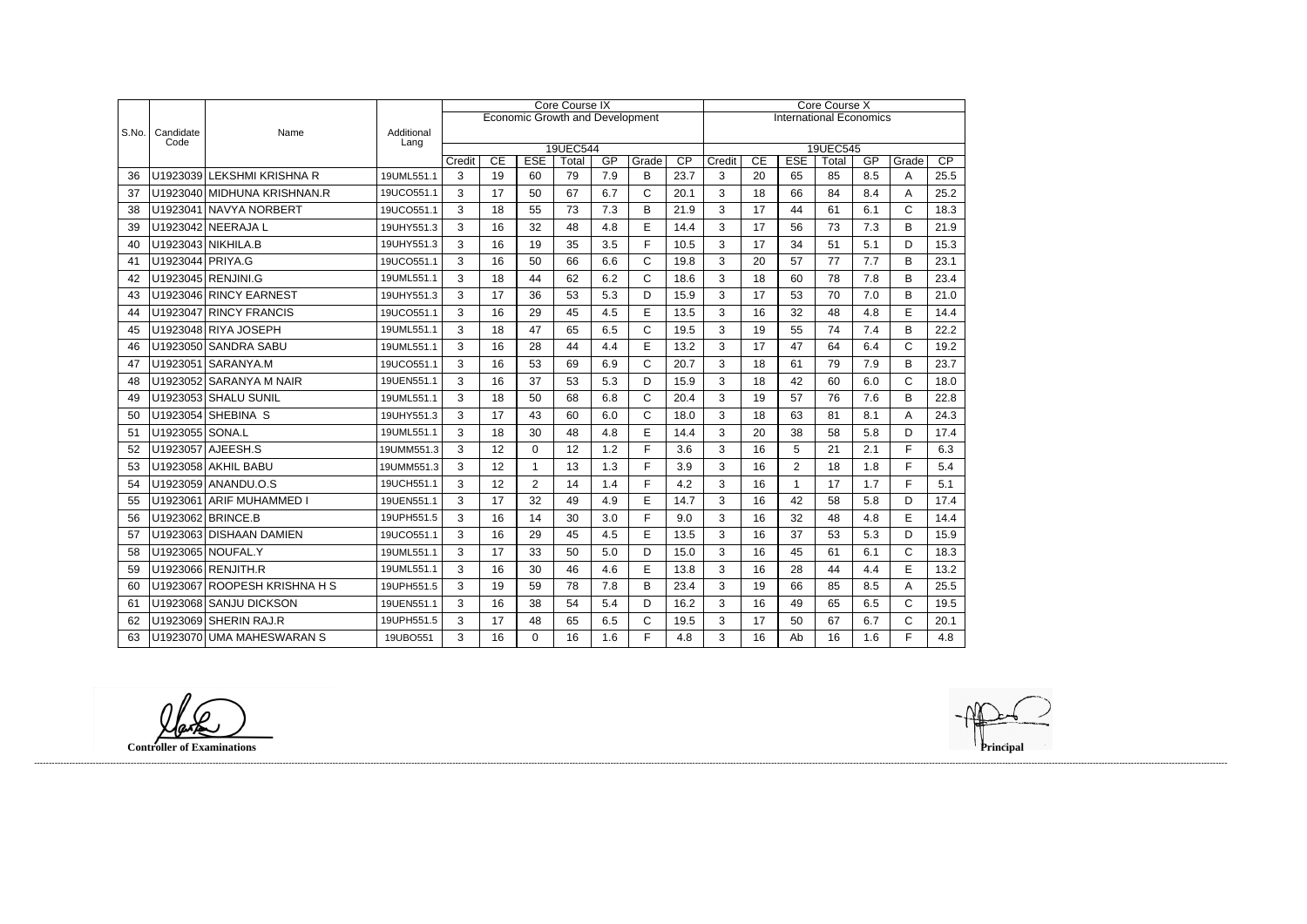|                |                   |                              |                    | Open Course    |    |            |       |     |              |                 |                          |                |              |               |
|----------------|-------------------|------------------------------|--------------------|----------------|----|------------|-------|-----|--------------|-----------------|--------------------------|----------------|--------------|---------------|
|                |                   |                              |                    |                |    |            |       |     |              |                 |                          |                |              |               |
| S.No.          | Candidate<br>Code | Name                         | Additional<br>Lang |                |    |            |       |     |              |                 | Total                    | <b>SCPA</b>    | Grade        | Result        |
|                |                   |                              |                    | Credit         | CE | <b>ESE</b> | Total | GP  | Grade        | $\overline{CP}$ |                          |                |              |               |
| -1             | U1823032          | JUNAIDA. J                   | 19UML551.1         | $\overline{2}$ | 3  | Ab         | 3     | 0.3 | F            | 0.6             |                          | $\blacksquare$ | F            | <b>FAILED</b> |
| 2              | U1923001          | AMMU M                       | 19UML551.1         | $\overline{2}$ | 19 | 40         | 59    | 5.9 | D            | 11.8            | $\overline{\phantom{a}}$ | $\blacksquare$ | F            | <b>FAILED</b> |
| 3              |                   | U1923002 MRUTHULA L          | 19UCO551.1         | $\overline{2}$ | 20 | 55         | 75    | 7.5 | B            | 15.0            | 163.1                    | 8.16           | A            | <b>PASSED</b> |
| 4              |                   | U1923003 PREETHI JOSEPHINE C | 19UBO551           | $\overline{2}$ | 15 | 30         | 45    | 4.5 | E            | 9.0             |                          |                | F            | <b>FAILED</b> |
| 5              |                   | U1923004 SHEEJA S            | 19UHY551.3         | $\overline{2}$ | 18 | 33         | 51    | 5.1 | D            | 10.2            | 122.7                    | 6.14           | C            | PASSED        |
| 6              | U1923005 TANIYA T |                              | 19UPE551           | $\overline{2}$ | 17 | 56         | 73    | 7.3 | В            | 14.6            | 140.8                    | 7.04           | B            | PASSED        |
| $\overline{7}$ |                   | U1923006 ABIN SHAJI          | 19UPH551.5         | $\overline{2}$ | 18 | 67         | 85    | 8.5 | Α            | 17.0            | 156.9                    | 7.85           | B            | <b>PASSED</b> |
| 8              | U1923007          | ANJANA RADHAKRISHNAN         | 19UEN551.1         | 2              | 19 | 45         | 64    | 6.4 | C            | 12.8            | $\blacksquare$           | $\blacksquare$ | F            | <b>FAILED</b> |
| 9              | U1923008 AYSHA.N  |                              | 19UML551.1         | $\overline{2}$ | 19 | 53         | 72    | 7.2 | B            | 14.4            | 150.8                    | 7.54           | B            | PASSED        |
| 10             |                   | U1923009 FARHANA NUJAB       | 19UBO551           | $\overline{2}$ | 17 | 63         | 80    | 8.0 | Α            | 16.0            | 143.2                    | 7.16           | B            | PASSED        |
| 11             |                   | U1923010 JEFFY JUSTIN        | 19UCO551.1         | 2              | 20 | 72         | 92    | 9.2 | $A+$         | 18.4            | 112.7                    | 5.64           | D            | PASSED        |
| 12             |                   | U1923011 MANCHIMA S          | 19UCO551.1         | $\overline{2}$ | 20 | 60         | 80    | 8.0 | A            | 16.0            | 157.0                    | 7.85           | B            | PASSED        |
| 13             |                   | U1923012 NIRMALA PAUL        | 19UHY551.3         | $\overline{2}$ | 19 | 34         | 53    | 5.3 | D            | 10.6            | 116.4                    | 5.82           | D            | <b>PASSED</b> |
| 14             | U1923013 R.NILA   |                              | 19UEN551.1         | $\overline{2}$ | 19 | 65         | 84    | 8.4 | A            | 16.8            | 139.8                    | 6.99           | $\mathsf{C}$ | PASSED        |
| 15             |                   | U1923015 JOHN ANTONY         | 19UMM551.3         | $\overline{2}$ | 16 | 50         | 66    | 6.6 | C            | 13.2            | 112.2                    | 5.61           | D            | PASSED        |
| 16             |                   | U1923016 SREEYAS VIMAL       | 19UCO551.1         | $\overline{2}$ | 20 | 32         | 52    | 5.2 | D            | 10.4            |                          |                | F            | <b>FAILED</b> |
| 17             | U1923017 AKHILA.A |                              | 19UML551.1         | $\overline{2}$ | 20 | 60         | 80    | 8.0 | Α            | 16.0            | 150.2                    | 7.51           | B            | PASSED        |
| 18             |                   | U1923018 ALEENA A            | 19UHY551.3         | 2              | 19 | 46         | 65    | 6.5 | C            | 13.0            | 118.9                    | 5.95           | D            | <b>PASSED</b> |
| 19             |                   | U1923019 ALEENA.M            | 19UML551.1         | $\overline{2}$ | 14 | 52         | 66    | 6.6 | C            | 13.2            |                          |                | F            | <b>FAILED</b> |
| 20             |                   | U1923020 ALEENA.S            | 19UCO551.1         | $\overline{2}$ | 20 | 78         | 98    | 9.8 | A+           | 19.6            | 171.5                    | 8.58           | A            | PASSED        |
| 21             | U1923021          | ANAGHA B                     | 19UEN551.1         | 2              | 20 | 62         | 82    | 8.2 | A            | 16.4            | $\blacksquare$           | ÷              | F            | <b>FAILED</b> |
| 22             |                   | U1923022 ANITTA JAMES        | 19UCO551.1         | $\overline{2}$ | 20 | 70         | 90    | 9.0 | A+           | 18.0            | 141.6                    | 7.08           | B            | PASSED        |
| 23             |                   | U1923023 ANJALI B S          | 19UEN551.1         | $\overline{2}$ | 20 | 60         | 80    | 8.0 | A            | 16.0            | 137.6                    | 6.88           | C            | PASSED        |
| 24             |                   | U1923025 ANSILA S.A.         | 19UEN551.1         | $\overline{2}$ | 19 | 54         | 73    | 7.3 | В            | 14.6            | 149.9                    | 7.50           | B            | PASSED        |
| 25             |                   | U1923026 ANUPAMA.S           | 19UML551.1         | $\overline{2}$ | 17 | 23         | 40    | 4.0 | F            | 8.0             | <b>Contract Contract</b> | $\sim 100$     | F            | FAILED        |
| 26             |                   | U1923027 ATHEENA.A           | 19UHY551.3         | $\overline{2}$ | 18 | 48         | 66    | 6.6 | $\mathsf{C}$ | 13.2            | 129.1                    | 6.46           | C            | <b>PASSED</b> |
| 27             | U1923029 DASI.C   |                              | 19UML551.1         | $\overline{2}$ | 20 | 68         | 88    | 8.8 | Α            | 17.6            | 140.7                    | 7.04           | B            | PASSED        |
| 28             |                   | U1923030 DEVI RAJESH M       | 19UHY551.3         | $\overline{2}$ | 19 | 19         | 38    | 3.8 | F            | 7.6             | $\sim$                   | $\blacksquare$ | F            | <b>FAILED</b> |
| 29             |                   | U1923032 DIYADEEPAK          | 19UEN551.1         | $\overline{2}$ | 20 | 68         | 88    | 8.8 | Α            | 17.6            | 173.2                    | 8.66           | Α            | <b>PASSED</b> |
| 30             |                   | U1923033 ISABELLA.C          | 19UEN551.1         | $\overline{2}$ | 20 | 52         | 72    | 7.2 | B            | 14.4            | 122.0                    | 6.10           | C            | PASSED        |
| 31             |                   | U1923034 JISHA JOY           | 19UEN551.1         | $\overline{2}$ | 19 | 62         | 81    | 8.1 | A            | 16.2            | 156.1                    | 7.81           | B            | PASSED        |
| 32             | U1923035 JOMOL.J  |                              | 19UML551.1         | $\overline{2}$ | 15 | 56         | 71    | 7.1 | В            | 14.2            | 126.0                    | 6.30           | $\mathsf{C}$ | PASSED        |
| 33             |                   | U1923036 JOSHNA.V.JOB        | 19UPH551.5         | $\overline{2}$ | 18 | 62         | 80    | 8.0 | A            | 16.0            | 134.7                    | 6.74           | С            | PASSED        |
| 34             |                   | U1923037 JYOTHISHA.T         | 19UCO551.1         | $\overline{2}$ | 20 | 73         | 93    | 9.3 | A+           | 18.6            | 154.9                    | 7.75           | B            | <b>PASSED</b> |
| 35             |                   | U1923038 KAVYASREE.S         | 19UBO551           | $2^{\circ}$    | 14 | 57         | 71    | 7.1 | B            | 14.2            | 144.9                    | 7.25           | B            | <b>PASSED</b> |

**Controller of Examinations**